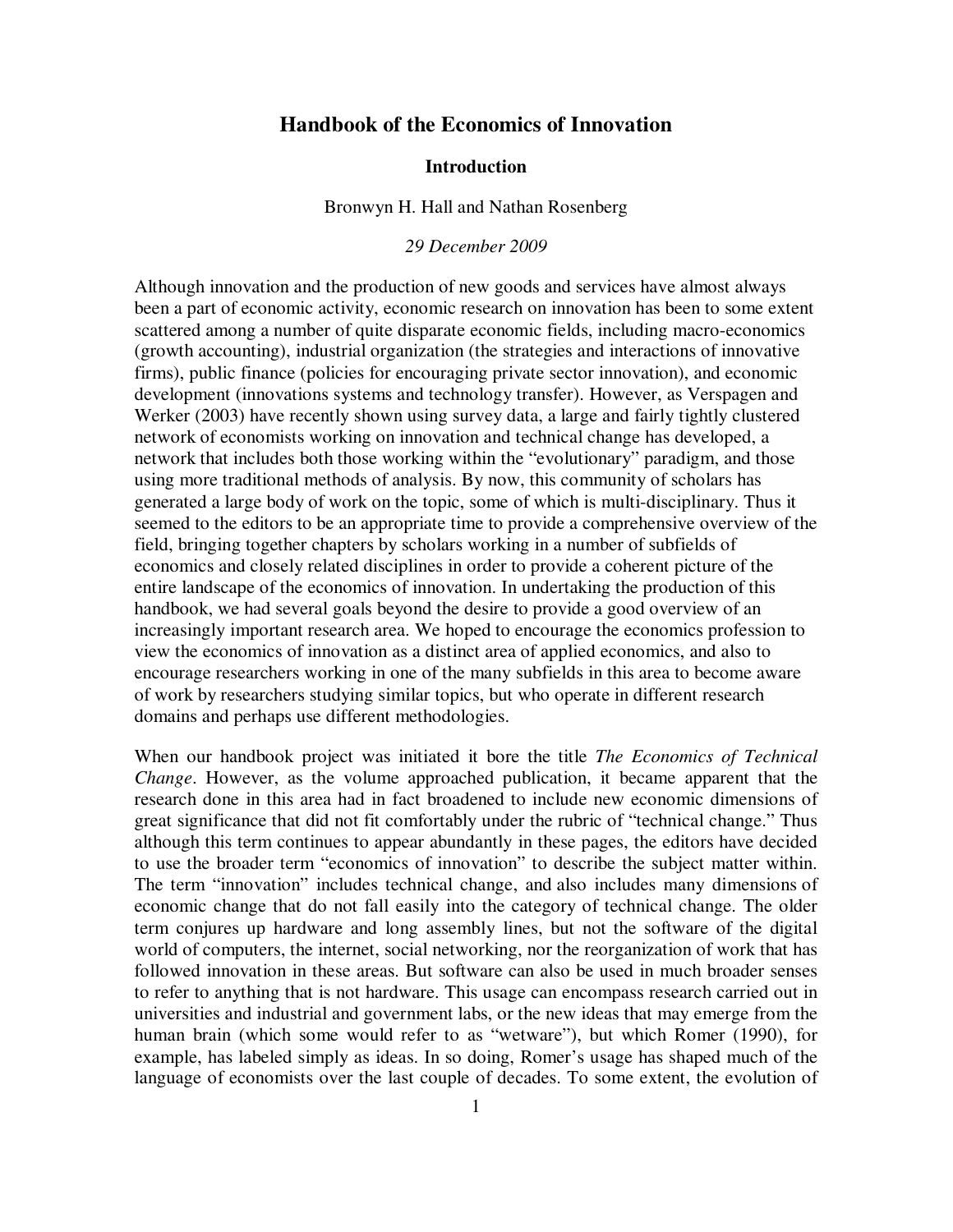usage from technical change to innovation parallels the rise in the importance of nonmanufacturing sectors in developed economies, and also the importance of productivity and welfare-enhancing change that is not the product of organized Research and Development.

Innovation economists owe a great debt to Joseph Schumpeter, who can be said to be the father of the field, and whose work contains much verbal theorizing on the topic that is still influential today. In the preface to the Japanese edition of his 1937 book *The Theory of Economic Development,* Schumpeter sketches out what is probably the most precise and succinct statement of his own intellectual agenda that he ever committed to print. That agenda focuses not only upon the understanding of how the economic system generates economic change, but also upon how that change occurs as the working out of purely endogenous forces:

If my Japanese readers asked me before opening the book what it is that I was aiming at when I wrote it, more than a quarter of a century ago, I would answer that I was trying to construct a theoretic model of the process of economic change in time, or perhaps more clearly, to answer the question how the economic system generates the force which incessantly transforms it … I felt very strongly that … there was a source of energy within the economic system which would of itself disrupt any equilibrium that might be attained. If this is so, then there must be a purely economic theory of economic change which does not merely rely on external factors propelling the economic system from one equilibrium to another. It is such a theory that I have tried to build.<sup>1</sup>

It should be noted that these words were published in 1937, when Schumpeter was, as we know, already at work on *Capitalism, Socialism, and Democracy*. In fact, *Capitalism, Socialism, and Democracy* is the fulfillment of precisely the intellectual agenda that Schumpeter articulated in the passage to his Japanese readers that was just quoted.

Of course, an account of how and why economic change took place was precisely something that could not be provided within the "rigorously static" framework of neoclassical equilibrium analysis, as Schumpeter referred to it. Schumpeter also observed that it was Walras' view that economic theory was only capable of examining a "stationary process," that is, "a process which actually does not change of its own initiative, but merely produces constant rates of real income as it flows along in time." As Schumpeter interprets Walras:

He would have said (and, as a matter of fact, he did say it to me the only time I had the opportunity to converse with him) that of course economic life is essentially passive and merely adapts itself to the natural and social influences which may be acting on it, so that the theory of a stationary process constitutes really the whole

 $\overline{a}$ 

<sup>1</sup> Schumpeter (1937), p. 158.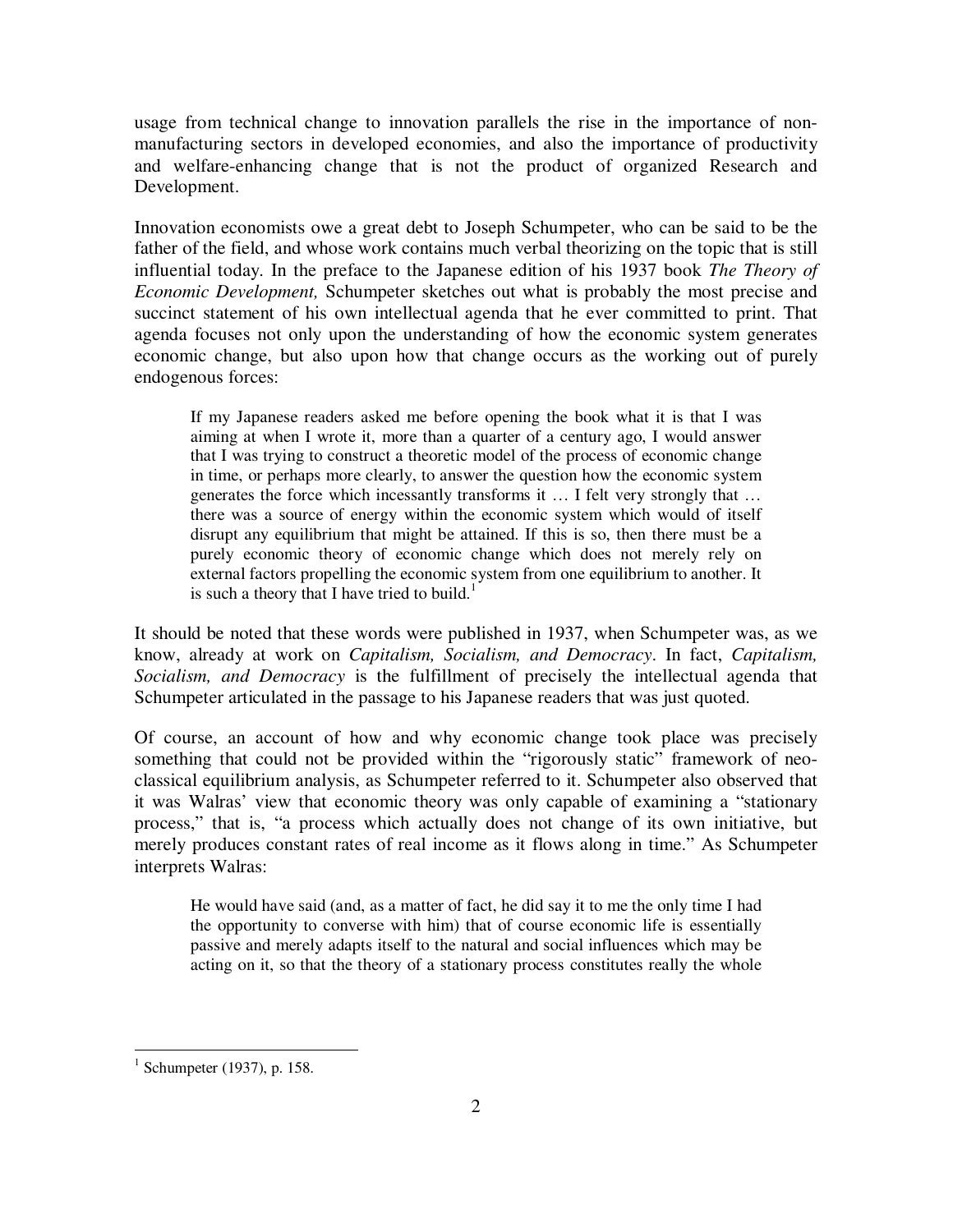of theoretical economics and that as economic theorists we cannot say much about the factors that account for historical change, but must simply register them.<sup>2</sup>

The critical point here is that Schumpeter directly rejects the view of Walras that economic theory must be confined to the study of stationary processes, and that it cannot go farther than demonstrating how departures from equilibrium, such as might be generated by a growth in population or in savings, merely set into motion forces that restore the system to an equilibrium path. In proposing to develop a theory showing how a stationary process can be disturbed by internal as well as external forces, Schumpeter is suggesting that the essence of capitalism lies not in equilibrating forces but in the inevitable tendency of that system to depart from equilibrium – in a word, to disequilibrate. Equilibrium analysis fails to capture the essence of capitalist reality. Lest there be any doubt about Schumpeter's position on this critical matter, we cite his own forceful formulation: "Whereas a stationary feudal economy would still be a feudal economy, and a stationary socialist economy would still be a socialist economy, stationary capitalism is a contradiction in terms."<sup>3</sup>

As we look over the collection of chapters in this volume, it is clear that this basic understanding of the importance of internally generated economic change for the progress of the economy and the weaknesses of static economic analysis in the face of this phenomenon occupies much of the research in innovation economics. A number of themes that are common to at least several of the chapters touch on this and related ideas.

The first and perhaps the most important theme is the essential dynamism of the innovative process -- knowledge, inventions, and innovations created today build on those created in the past, and the benefits of an innovation are often not felt until it undergoes a dynamic, cumulative learning and diffusion process. An understanding of this phenomenon underlies almost all of the chapters, and is perhaps most obvious in those by Thompson on learning by doing, Bresnahan on general purpose technologies, Teece on the innovative firm, and Stoneman and Battista on diffusion. The fact that the central process in which we are interested has dynamic and hysteresislike properties means that static economic modeling will be of limited value for analysis; this awareness is reflected in many of the papers and a few of them put forth alternative modeling approaches.

Three of the chapters, those by Dosi and Nelson, Teece, and Soete et al. explicitly take as their starting point the limitations of neoclassical theory in analyzing innovation at the industry, firm, or country level. In addition, the chapters by Soete et al. and Steinmueller argue that Arrow and Nelson's market failure rationale for science and technology policy, although valid, is an incomplete guide to policy because it overemphasizes the importance of assigning property rights to innovators and ignores the systemic nature of the needed policies. For example, subsidies for R&D will fail to have the desired result if it takes time to produce trained scientists and engineers, or if the education system is simply not capable of producing them. It is probably safe to say that the topic of innovation systems and

 $\frac{1}{2}$  Ibid., pp. 2-3.

 $3$  Schumpeter (1951), p. 174. On these matters, see Rosenberg (2010).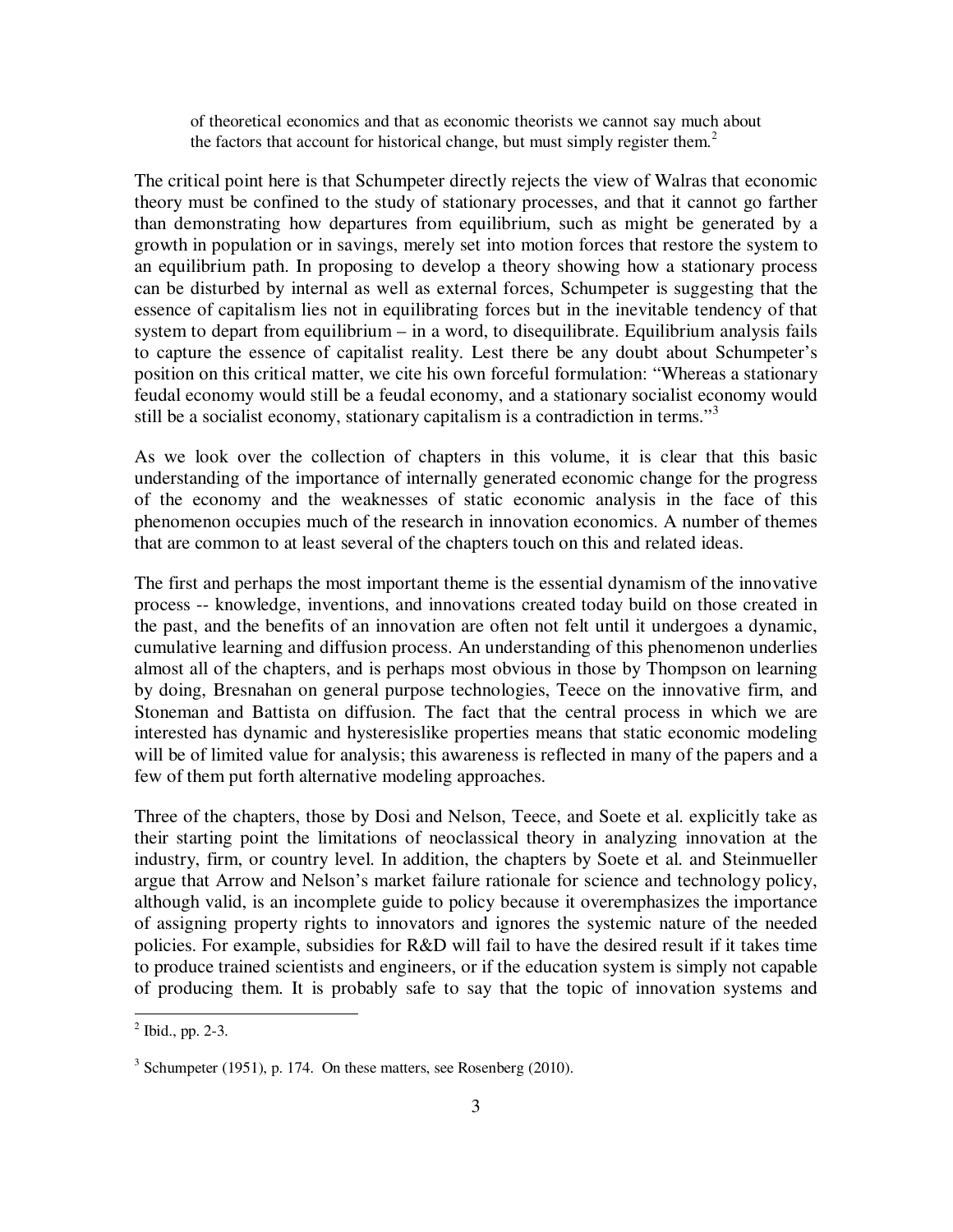institutions is in its infancy empirically; see Röller and Mohnen (2005) for a study of complementarities in European innovation policies. Although numerous studies in the management of innovation literature have been informed by the "new" institutional economics, empirical study at the economy-wide level has lagged behind, probably because of the formidable modeling and data obstacles.

A second major theme of this volume is the importance of the needs of innovation policy in driving the research agenda of the economics of innovation. We can see this reflected in the chapters by Foray and Lissoni on university research and public-private interaction, Rockett on intellectual property rights, Hall, Mairesse, and Mohnen on the measurement of returns to R&D, Hall and Lerner on the financing of innovation, Popp, Newell, and Jaffe on the environment, and Pardey, Alston, Ruttan on innovation in agriculture. The extensive study of these particular topics has to a great extent been driven by the questions raised in the implementation of various policies toward science and technology, questions that have often been accompanied by more tangible resources to encourage the analysis. In addition to the chapters mentioned, there are several chapters in the final section of the handbook that are directly addressed to policy topics. Steinmueller and Soete, Verspagen and ter Weel address the broad topics of technology policy in general and the systems of innovation approach to its analysis, whereas Mowery discusses one of the most important sources of spillovers from government R&D: the defense sector.

The close relationship between the economics of innovation and policy questions has two related causes. First, as reviewed by Hulten in the chapter on growth accounting, the economic growth literature of the past fifty or so years has identified technical change as a major contributor to productivity growth (Abramovitz, 1956; Solow, 1957). Second, the invention and innovation that are the source of technical change also create knowledge that can spill over to entities that were not responsible for the original creation, and this transfer occurs without a priced transaction taking place. As Arrow (1962) and Nelson (1959) pointed out long ago, this fact immediately suggests a need for policy to encourage the appropriate level of investment in these activities. Because such knowledge transfers can be diffuse and do not necessarily take place in a well-defined market, policy attention needs also to be directed to spillovers across sectors and across national boundaries; attempts to measures these spillovers are prominent in the chapter by Hall, Mairesse, and Mohnen. The importance of cross-national spillovers for technology transfer and development, where these spillovers are mediated via trade and foreign direct investment, also appears in the chapters by Keller and Fagerberg, Srholec, and Verspagen.

A third theme with prominence in several chapters is the importance of the digital revolution that has led to major innovations in information and computing technology (ICT) that have impacted all sectors in the economy. Broadly speaking, the semiconductor and attendant innovations have all the characteristics of a General Purpose Technology, as described by Bresnahan in his chapter. The specific evolution of the computing and internet sector during the past 50 years is dealt with in the chapter by Greenstein. In general, these technologies are highly cumulative and interactive, requiring a great deal of interoperability between components made by different firms, which has increased the importance of standards, collaboration among firms, and network effects in adoption. This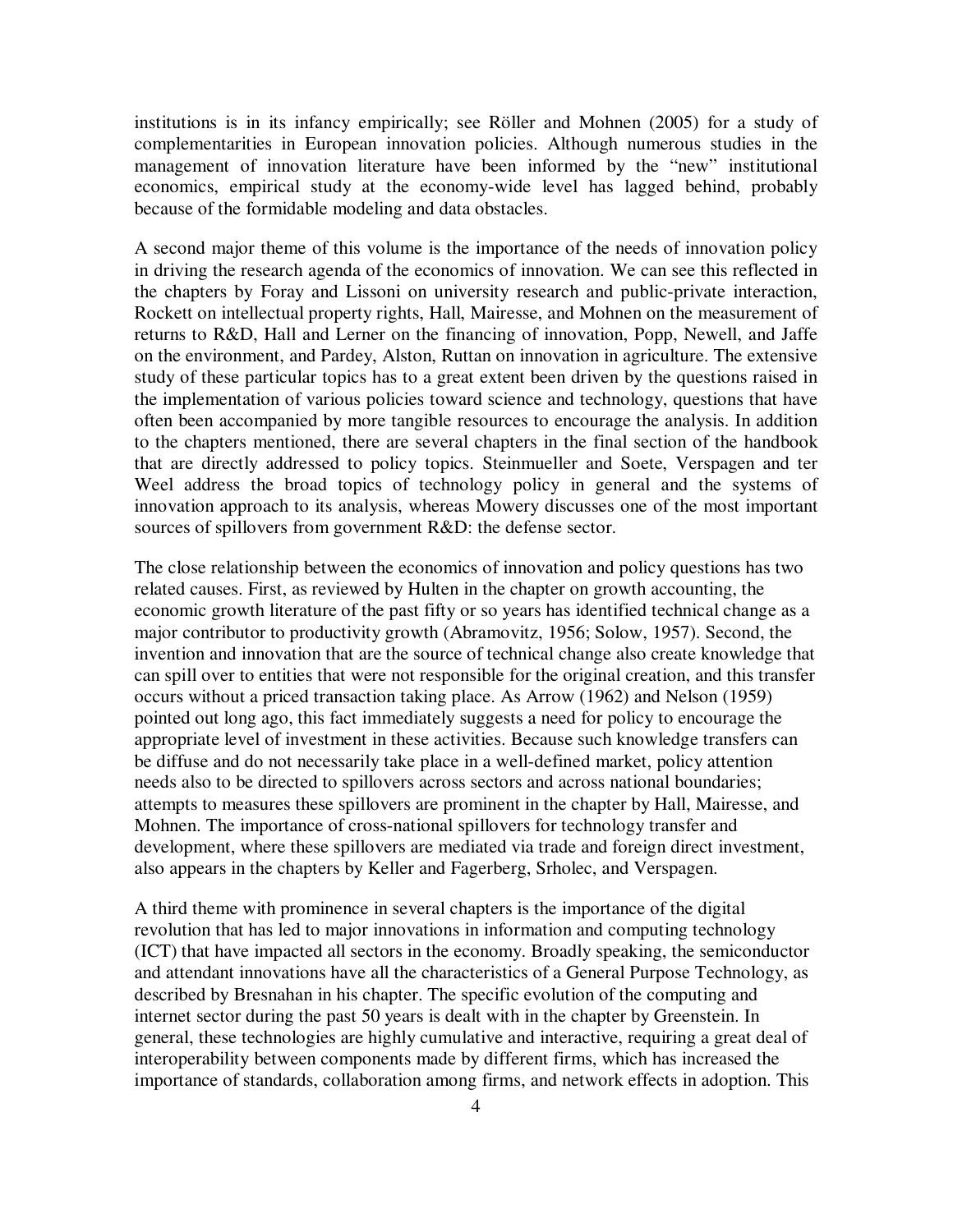in turn has led to a renewed interest in markets for technology (Arora and Gambardella), user and firm collaboration and networks (von Hippel; Powell and Gianella), and the functioning of the patent system (Rockett). In the case of patents, the complexity of ICT products has meant that the patent system operates very differently for firms in that sector than for those in the traditional patenting sectors such as chemicals and pharmaceuticals; this point is discussed in the chapter by Scherer and touched on elsewhere in the handbook.

One of the consequences of the digital revolution has been the successful entry of innovative new firms that have grown rapidly and are now among the largest in the world. For example, in the United States almost 40% of the top 200 R&D-performing firms in 2005/2006 were founded after 1980, while 32% of the top 200 R&D-performing firms in 1980 had exited by 2005 (Hall and Mairesse, 2009). This is certainly suggestive of the Schumpeterian view that "how capitalism administers existing structures" is essentially irrelevant, since "the relevant problem is how it creates and destroys them."<sup>4</sup> As Schumpeter goes on to say in the same passage:

The first thing to go is the traditional conception of the *modus operandi* of competition. Economists are at long last emerging from the state in which price competition was all they saw. As soon as quality competition and sales effort are admitted into the sacred precincts of theory, the price variable is ousted from its dominant position. However, it is still competition within a rigid pattern of invariant conditions, methods of production and forms of industrial organization in particular … that practically monopolizes attention. But in capitalist reality as distinguished from its textbook picture, it is not that kind of competition which counts but the competition from the new commodity, the new technology, the new source of supply, the new type of organization which commands a decisive cost or quality advantage and which strikes not at the margins of the profits and the outputs of the existing firms but at their foundations and their very lives.<sup>5</sup>

The transformation of the industrial landscape of innovating firms during the past quarter century certainly confirms the view expressed in this passage. The picture thus painted of the nature of competition is very much to the forefront in the chapters by Teece and Dosi and Nelson, while empirical study of the competitive forces that he emphasized is to be seen in the chapters by Cohen, who considers the firm size-innovation relationship, and Greenstein, who studies the computing industry. The chapter by Hall and Lerner, which reviews the literature on internal finance for innovation, addresses yet another Schumpeterian topic, the importance of past profits in financing future innovation.

A quite different area of development in the economics of innovation is that of the data sources necessary for its study. The analysis of innovation and innovative activity requires data other than conventional economic data: in addition to the usual economic quantities, data on types of innovation, inventions, technologies, arrangements among firms and

 4 Schumpeter (1960), p. 84.

 $<sup>5</sup>$  Op. cit.</sup>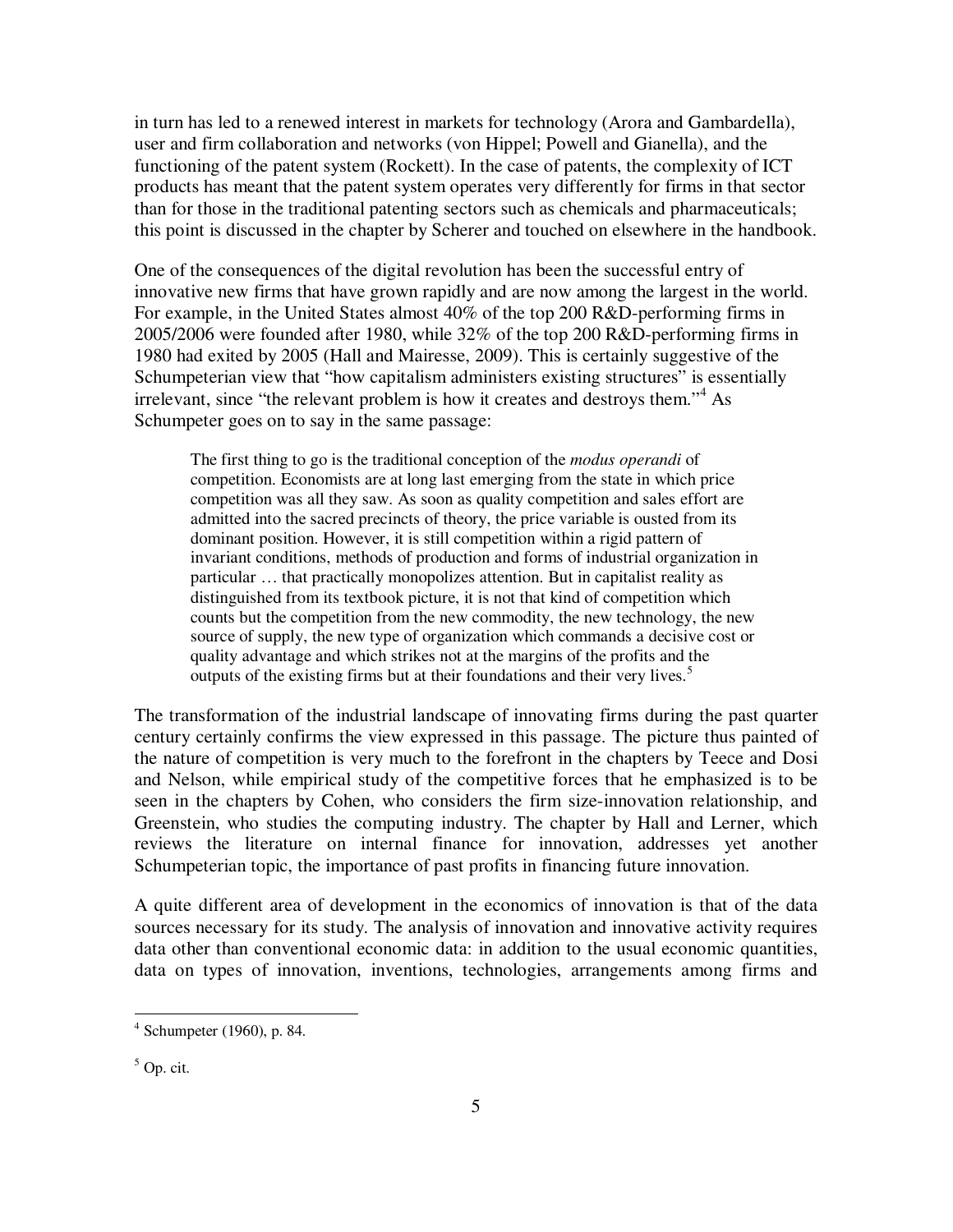between firms and research institutions such as universities are needed. Several authors are concerned with the development of new data sources containing such non-economic data, possibly merged with the usual currency-denominated economic data such as GDP and R&D spending. The pioneers in this area of development were Mansfield (1968) and Pavitt and co-workers at SPRU (Pavitt, 1984; Townsend et al., 1981) for innovation survey data, and Schmookler (1966) and Griliches (1990) for patent data. The chapters by Nagaoka et al. on patent data and Mairesse and Mohnen on innovation survey data review these sources of data and their uses, but their value is also apparent elsewhere in the handbook, for example in the chapter by Powell and Gianella on collective invention, that by Cohen on empirical studies of innovation, and that by Arora and Gambardella on markets for technology.

Finally, we would like to draw the reader's attention to the fact that some of the papers in this volume are not authored by economists but by those in related fields such as management and sociology. This is not an accident, but reflects the nature of the field, for reasons that again go back to Schumpeter's critique of the static neoclassical framework, a framework that was dominant in economics during some of the time that this field developed. And, of course, we took this into account when selecting chapters for the volume.

The structure of the handbook to some extent follows the "linear model" of innovation, which remains a useful way of thinking about the subject, in spite of the fact that many have pointed out the feedback loops that exist in the system. (e.g., see Rosenberg 1982).<sup>6</sup> The first section of the book provides an overview, with papers on the economic history of innovation, the evolutionary approach to its analysis, and an overview of empirical work on innovation in firms. The next long section centers on the inventive process and its incentives, looking at the role of science and research organizations, the reward systems, networks, collaboration, and user invention, and including a couple of industry case studies on the information technology and pharmaceutical sectors. This is followed by sections on commercialization and diffusion, with papers on financing, firm strategies, the particular case of general purpose technologies and their diffusion, and the role of international trade in diffusing innovation across borders.

The fifth section of the handbook looks at the innovation process and outcomes in agriculture, energy, and environment, as well as the role of innovation in economic development. Then we turn to the problem of measuring innovation input and output, beginning with macro-economic growth accounting, and the micro-economic measurement of the returns to R&D investments. The next two chapters explore two measurement approaches using non-economic and qualitative data that are specifically tailored to the innovation area: patent data and data from innovation surveys. The final section of the handbook contains three papers on innovation policy, two that look at the system as a

 $\overline{a}$ 

<sup>&</sup>lt;sup>6</sup> Kline and Rosenberg (1986) critiques the linear model, whereas Balconi et al. (2009) offer a nuanced defense of its value in analysis.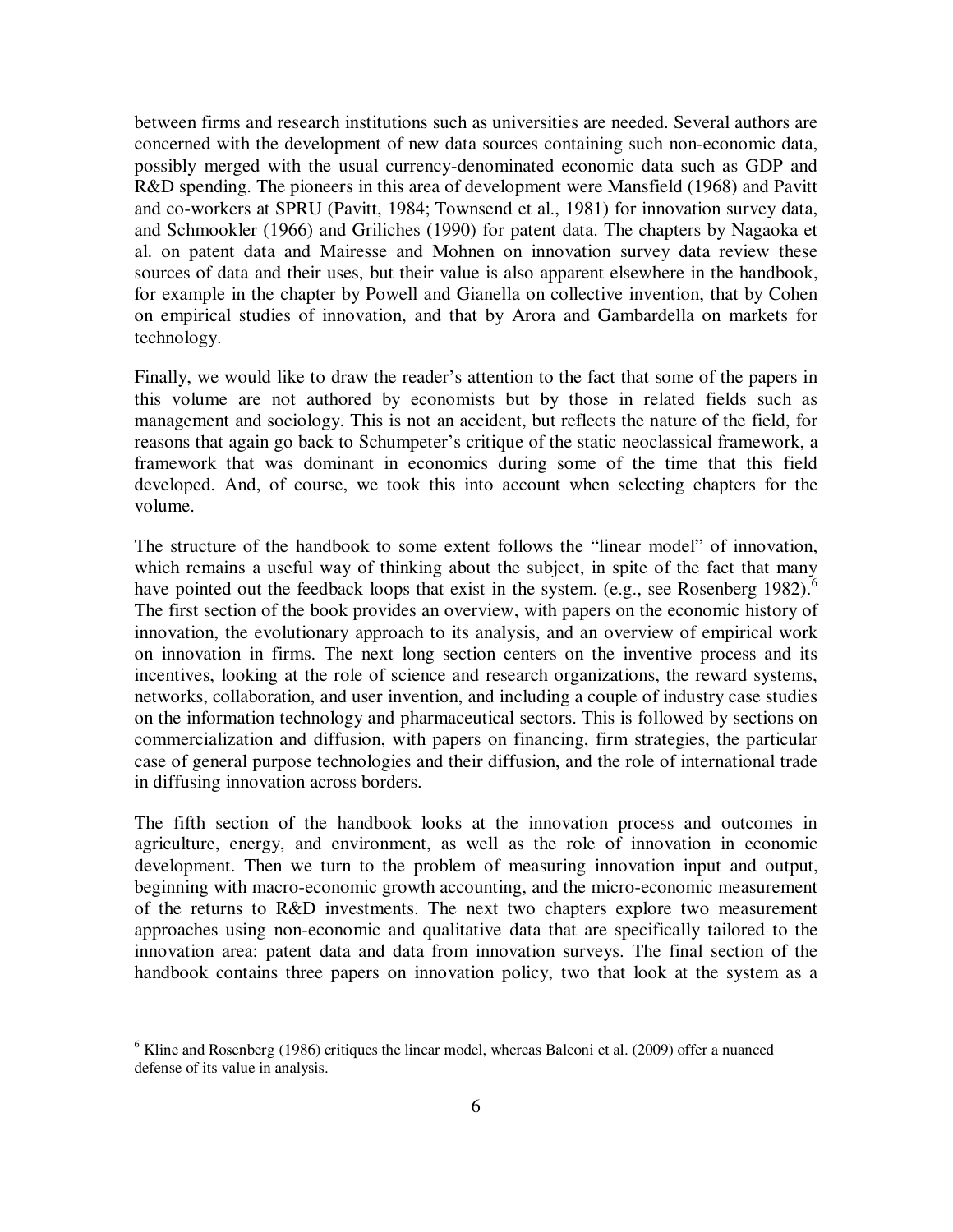whole, and one centering on the considerable impact of defense-related R&D spending on innovation in general.

## **Acknowledgements**

The editors wish to acknowledge the numerous contributions of Rina Gordon Rosenberg in bringing this project to a happy ending. We are also grateful to Jacques Mairesse and Richard Nelson for careful reading of an earlier draft of this introduction. The second editor thanks the staff at the Stanford Institute for Economic Policy Research for valuable assistance.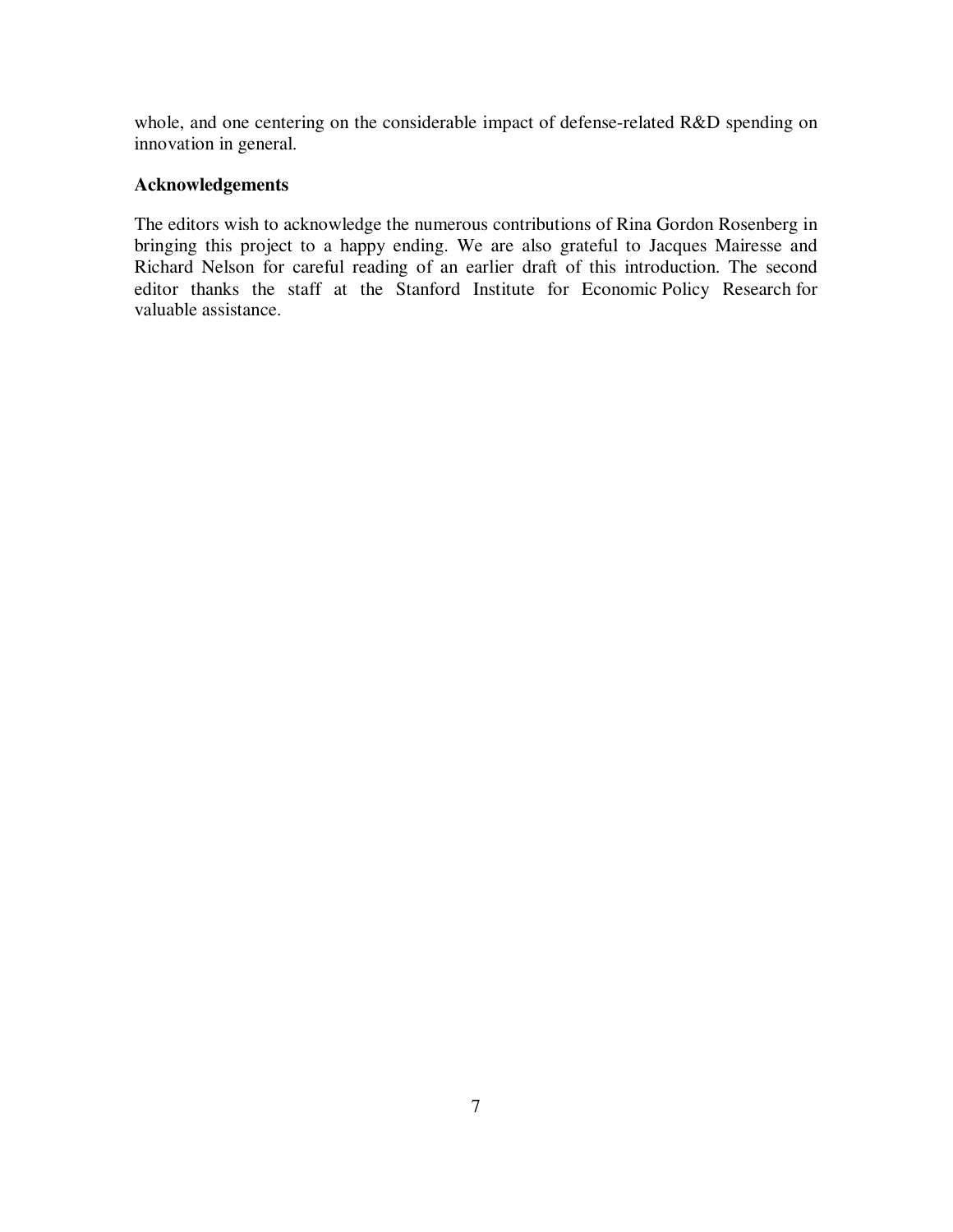### **References:**

Abramovitz, M. (1956), Resource and Output Trends in the United States since 1870. *American Economic Review* 46 (2), 5-23.

Arrow, K. (1962), Economic Welfare and the Allocation of Resources for Invention. In *The Rate and Direction of Inventive Activity*, edited by R. R. Nelson. Princeton, NJ: Princeton University Press.

Balconi, M., S. Brusoni, and L. Orsenigo (2009), In defence of the linear model: An essay. *Research Policy,* in press.

Griliches, Z. (1990), Patent Statistics as Economic Indicators: A Survey. *Journal of Economic Literature* 28, 1661-1707.

Hall, B. H., and J. Mairesse (2009), Measuring corporate R&D returns. Presentation to the Knowledge for Growth Expert Group, Directorate General for Research, European Commission, Brussels, January.

Kline, S. and N. Rosenberg (1986), An overview of innovation. In Landau, R. (ed.), *The Positive Sum Strategy. Harnessing Technology for Economic Growth*, 275–306.

Mansfield, E. (1968), *The Economics of Technological Change*. New York: W. W. Norton and Co.

Nelson, R. R. (1959), The Economics of Invention: A Survey of the Literature. *Journal of Business* 32, 101-127.

Pavitt, K. (1984), Sectoral Patterns of Technical Change: Towards a Taxonomy and a Theory, *Research Policy*, 13(6), 343-373.

Röller, L.-H., and P. Mohnen (2005), Complementarity in Innovation Policy. *European Economic Review* 49 (6), 1431-1450.

Romer, P. M. (1990), Endogenous Technological Change, *Journal of Political Economy* 98(5, pt. 2), S71-S102.

Rosenberg, N. (1982), How Exogenous is Science? In *Inside the Black Box*, edited by N. Rosenberg. Cambridge, UK: Cambridge University Press.

Rosenberg, N. (2010), Schumpeter and History. In Rosenberg, N., *Studies on Science and the Innovation Process*, New Jersey: World Scientific Publishing Co.

Schmookler, J. (1966), *Invention and Economic Growth*. Cambridge, Mass.: Harvard University Press.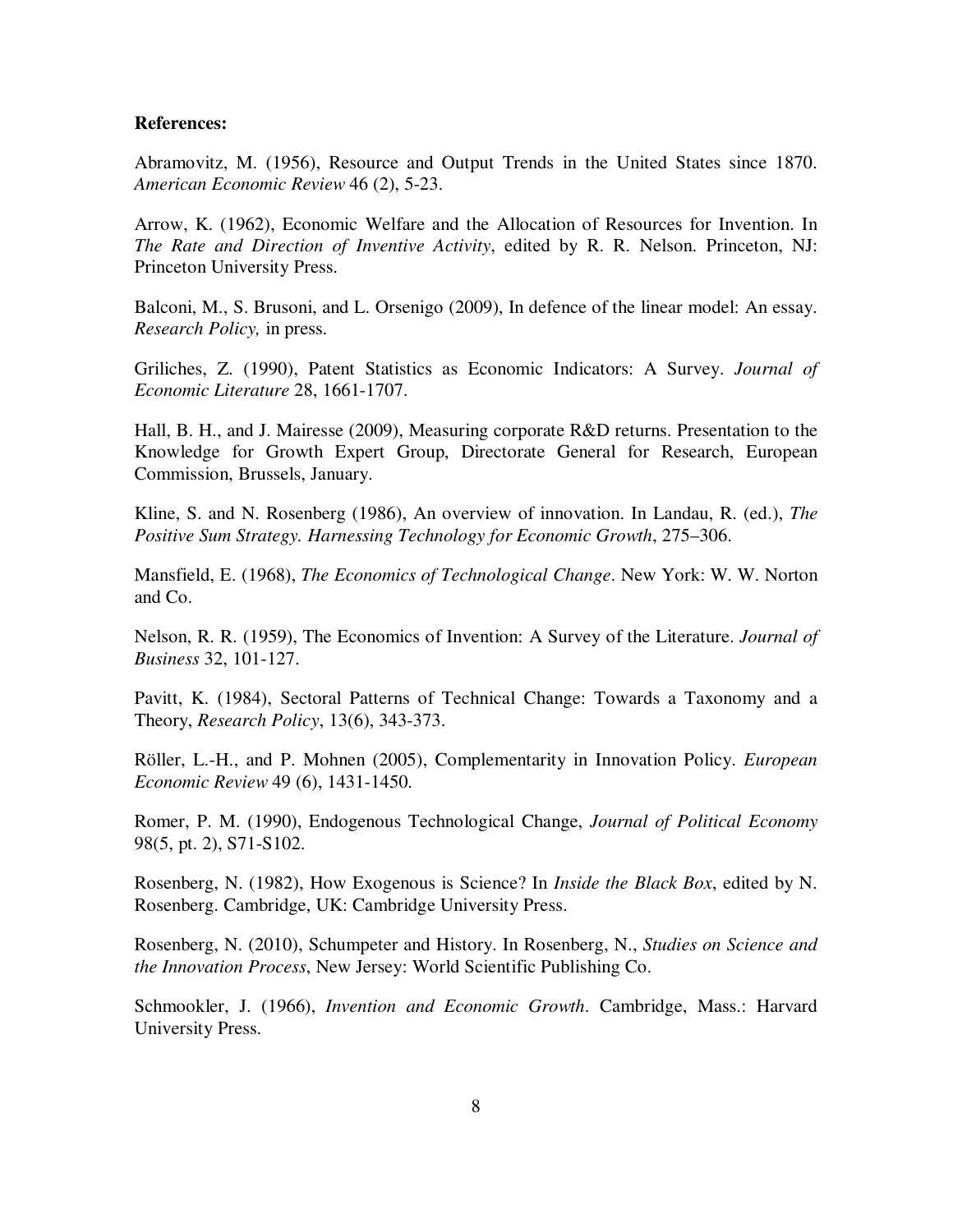Schumpeter, J. A. (1937), Preface to the Japanese edition of *Theorie der Wirschaftlichen Entwicklung*, translated by I. Nakayama and S. Tobata, Tokyo: Iwanami Shoten. Reprinted in *Essays of J. A. Schumpeter*, R.V. Clemence (ed.), Cambridge, MA: Addison-Wesley (1951), p. 158.

Schumpeter, J. A. (1943), *Capitalism, Socialism, and Democracy*, second edition. London: George Allen & Unwin, Ltd.

Schumpeter, J. A. (1951), Capitalism in the Postwar World. Reprinted in *Essays of J. A. Schumpeter*, R.V. Clemence (ed.), Cambridge, MA: Addison-Wesley (1951), p. 158.

Solow, R. (1957), Technical Change and the Aggregate Production Function. *Review of Economics and Statistics* 39, 312-320.

Townsend, J., F. Henwood, G., Thomas, K., Pavitt, and S. Wyatt (1981), Innovations in Britain since 1945. Science Policy Research Unit, University of Sussex: Occasional Paper No. 16.

Verspagen, B. and C. Werker (2003), The Invisible College of The Economics of Innovation and Technological Change, *Estudios De Economía Aplicada* 21(3), 203‑220.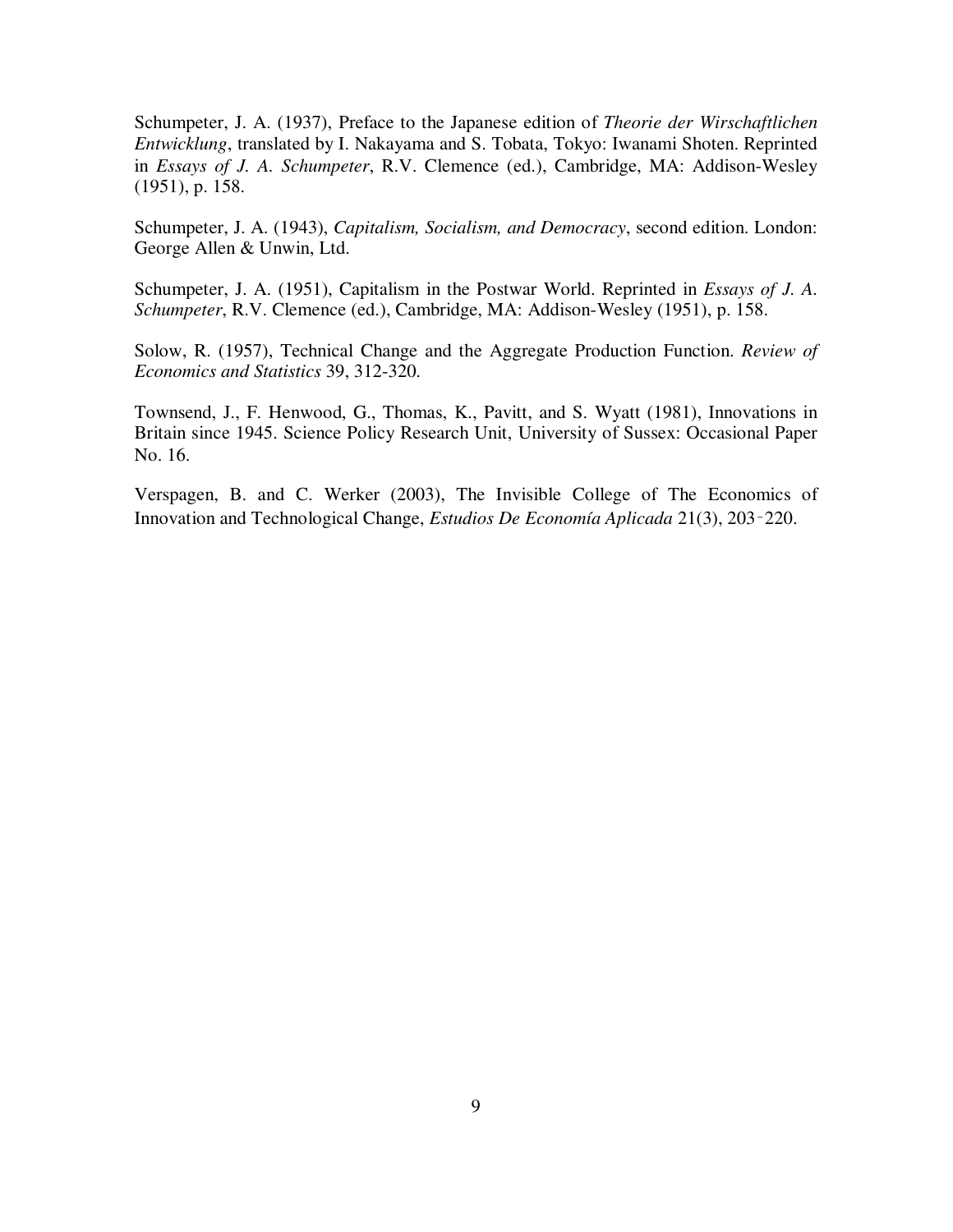# Volume I

**1.** Introduction and overview

*1.1 Introduction to the handbook –* Bronwyn H. Hall and Nathan Rosenberg

*1.2 The contribution of economic history to the study of innovation and technical change: 1750-1914.* – Joel Mokyr

*1.3 Technical change and industrial dynamics as evolutionary processes –*  Giovanni Dosi and Richard R. Nelson

*1.4 Empirical studies of innovative activity and performance –* Wesley M. Cohen

**2.** Invention and innovation

*2.1 The economics of science –* Paula E. Stephan

**2.2** *University research and public-private interaction – Dominique Foray and* Francesco Lissoni

*2.3 Property rights and invention –* Katherine E. Rockett

*2.4 Stylized facts in the geography of innovation –* Maryann P. Feldman and Dieter F. Kogler

*2.5 Open user innovation –* Eric von Hippel

*2.6 Learning by doing –* Peter Thompson

*2.7 Innovative conduct in computing and internet markets –* Shane Greenstein

*2.8 Pharmaceutical innovation –* F. M. Scherer

*2.9 Collective invention and invention networks –* Woody Powell and Eric Gianella

### **3.** Commercialization of innovation

*3.1 The financing of R&D and innovation –* Bronwyn Hall and Josh Lerner

*3.2 The market for technology –* Ashish Arora and Alfonso Gambardella

*3.3 Technological innovation and the theory of the firm: The role of enterprise level knowledge, complimentarities, and (dynamic) capabilities –* David J. Teece